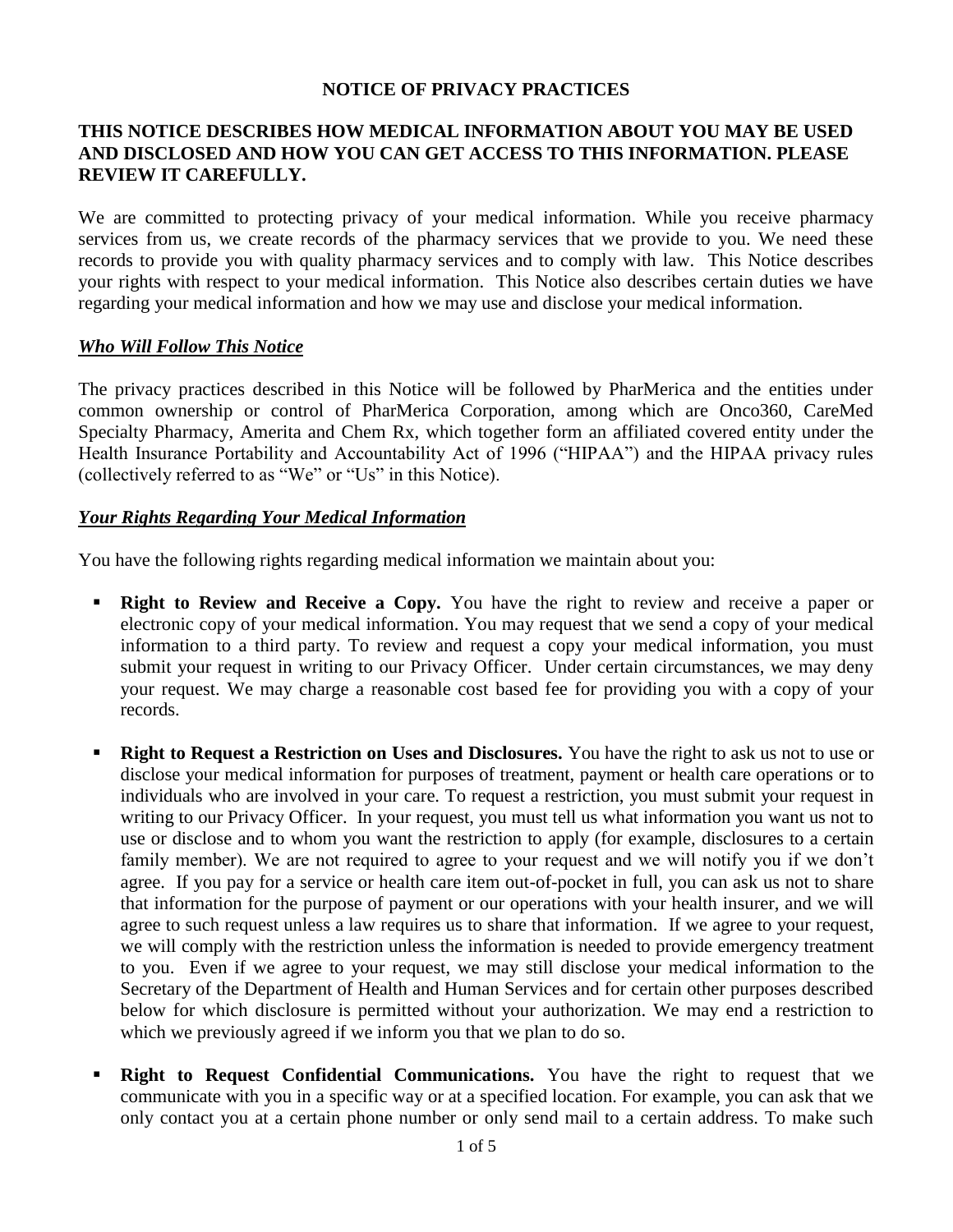request, you must submit your request in writing to our Privacy Officer. In your request, you must tell us how or where you wish to be contacted and to what address we may send bills for medications and services provided to you. We will not ask you about the reason for your request. We will agree to all reasonable requests.

- **Right to Request Amendment.** You have the right to request that we correct your medical information if you believe it is incorrect or incomplete. You have this right for as long as the information is kept by us. To make this request, you must submit your request in writing to our Privacy Officer and explain why a correction is needed. We may deny your request if it is not in writing or does not include a reason for your request. We may also deny your request if you ask us to correct information that we did not create (unless the person or entity that created the information is no longer available to make the correction), is not part of the medical information kept by us, is not part of the medical information which you may inspect and copy, or if we determine that your medical information is accurate and complete. If we accept your request, we will inform you about our acceptance and make the appropriate corrections. If we deny your request, we will inform you and give you a chance to submit to us a written statement disagreeing with the denial. We will add your written statement to your record and include it whenever we disclose the part of your medical information to which your written statement relates.
- **Right to Request Accounting of Disclosures.** You have the right to request a list of the times we have shared your medical information for six years prior to the date of your request, who we shared it with, and why. We will include all the disclosures except for those about treatment, payment, and health care operations, and certain other disclosures. To request this list, you must submit your request in writing to our Privacy Officer. Your request must state a time period for which you want to receive the accounting. We will provide one accounting a year for free but will charge a reasonable, cost-based fee if you ask for another one within twelve months. We will notify you of the cost involved and you may choose to withdraw or modify your request before any costs are incurred.
- **Right to Receive Breach Notice**. You have the right to receive notice following a breach of your medical information which results in such information being compromised.
- **Right to Choose Someone to Act For You.** If you have given someone medical power of attorney or if someone is your legal guardian, that person can exercise your rights and make choices about your medical information. We will make sure the person has this authority and can act for you before we take any action.
- **Right to Receive Copy of This Notice.** You have the right to receive a copy of this Notice. You may ask us to give you a copy of this Notice at any time. Even if you have agreed to receive this Notice electronically, you may still ask for a paper copy of this Notice at any time. You may obtain a copy of this Notice at our website, [www.pharmerica.com.](http://www.pharmerica.com/) To obtain a paper copy of this Notice, please contact our Privacy Officer at 866-209-2178.

#### *Our Duties Regarding Your Medical Information*

We are required by law to:

- $\Box$  Maintain the privacy and security of your medical information,
- $\Box$  Provide you with this Notice about our legal duties and privacy practices with respect to your medical information,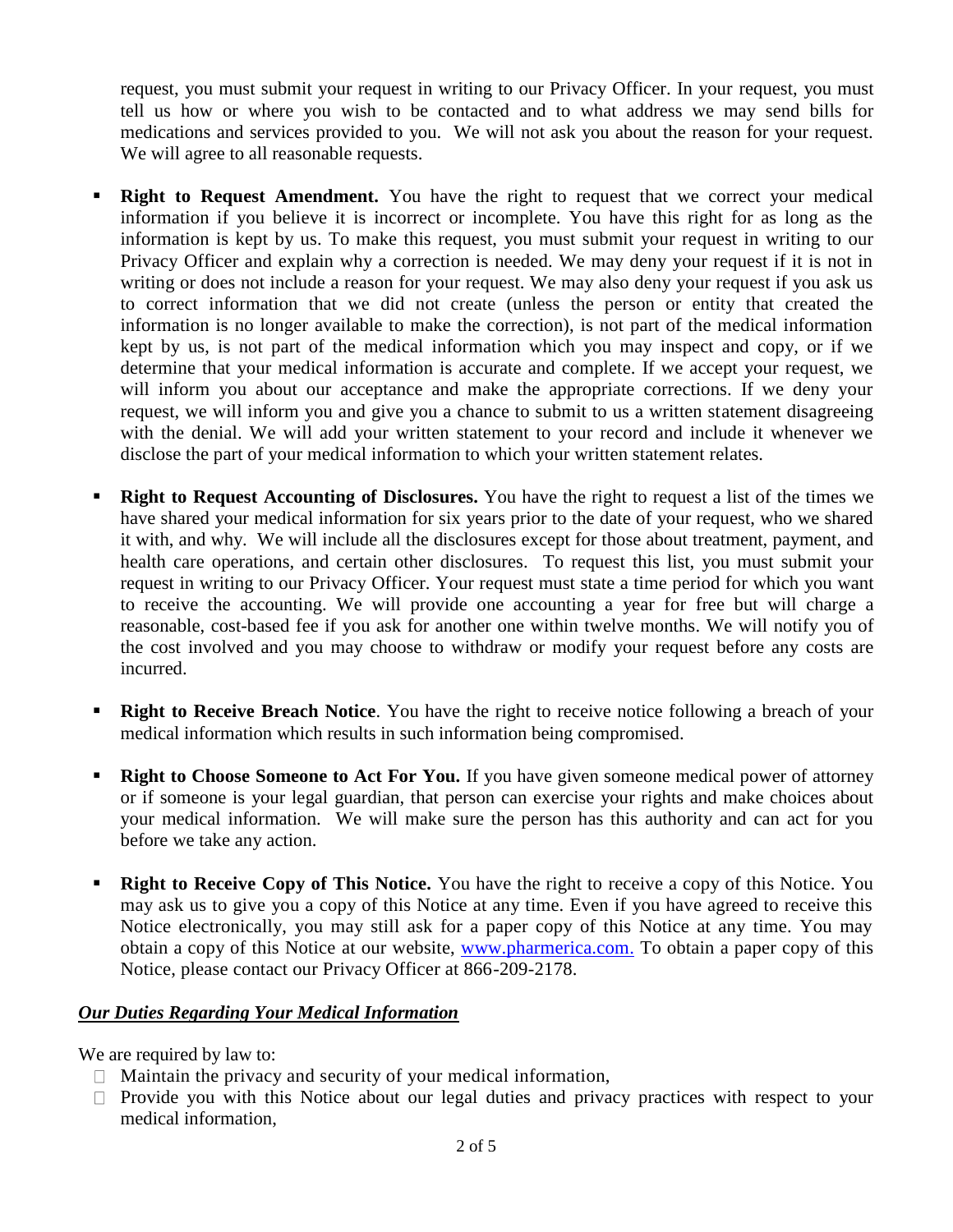- $\Box$  Provide you with notice if a breach occurs that may have compromised the privacy or security of your medical information,
- $\Box$  Abide by the terms of this Notice.

# *How We May Use and Disclose Your Medical Information*

We may use and disclose your medical information without obtaining your authorization as described below.

- **Treatment.** We may use and disclose your medical information to provide you with pharmacy products and services. We may disclose your medical information to doctors, nurses and other health care providers who provide health care services to you. For example, a doctor prescribing medications for you may need to know what other medications you are taking to protect against harmful drug interactions. We also may use your medical information to contact you about an appointment, to remind you to refill a prescription or to follow up on your care.
- **Payment.** We may use and disclose your medical information so we can bill and receive payment for medications and pharmacy services we provide to you from your insurance company or other responsible for payment party. For example, we may give your health insurance company information about what medications were provided to you, so that your insurance may pay us or reimburse you for the medications. We may also tell your health insurance company about a prescription that you need to obtain prior approval or check if your insurance will pay for the medication.
- **Health Care Operations.** We may use and disclose your medical information for purposes of health care operations, which are various activities necessary to run our business, provide quality pharmacy services and contact you when necessary. For example, we may use and disclose your medical information to evaluate the performance of our staff and for quality improvement activities. We may use medical information about you to manage the provision of pharmacy services to you. We may disclose your medical information to pharmacists, pharmacy technicians, pharmacy students and other trainees for review and learning purposes.
- **Family Members and Friends Involved in Your Care.** We may disclose to your family members, close friends or to any other person you identify your medical information relevant to such person's involvement in your care or payment for your care. If you are present, we may make disclose the information if either you agree to the disclosure, we provide you with an opportunity to object to the disclosure and you do not say no, or if we reasonably infer that you do not object to the disclosure. If you are not present, we may disclose your medical information that is directly relevant to the person's involvement with your care if we determine this is in your best interest. We may also use and disclose your medical information in the event of disaster to organizations assisting in disaster relief efforts so that your family can be notified of your condition and location.
- **Compliance With Law.** We may disclose your medical information to the Secretary of the Department of Health and Human Services and as required by Federal or state law.
- **Public Health Activities.** We may disclose your medical information for public health activities to public health or other governmental authorities authorized by law to receive such information. This may include disclosing your medical information to report certain diseases, report child abuse or neglect, report information to the Food and Drug Administration if you experience an adverse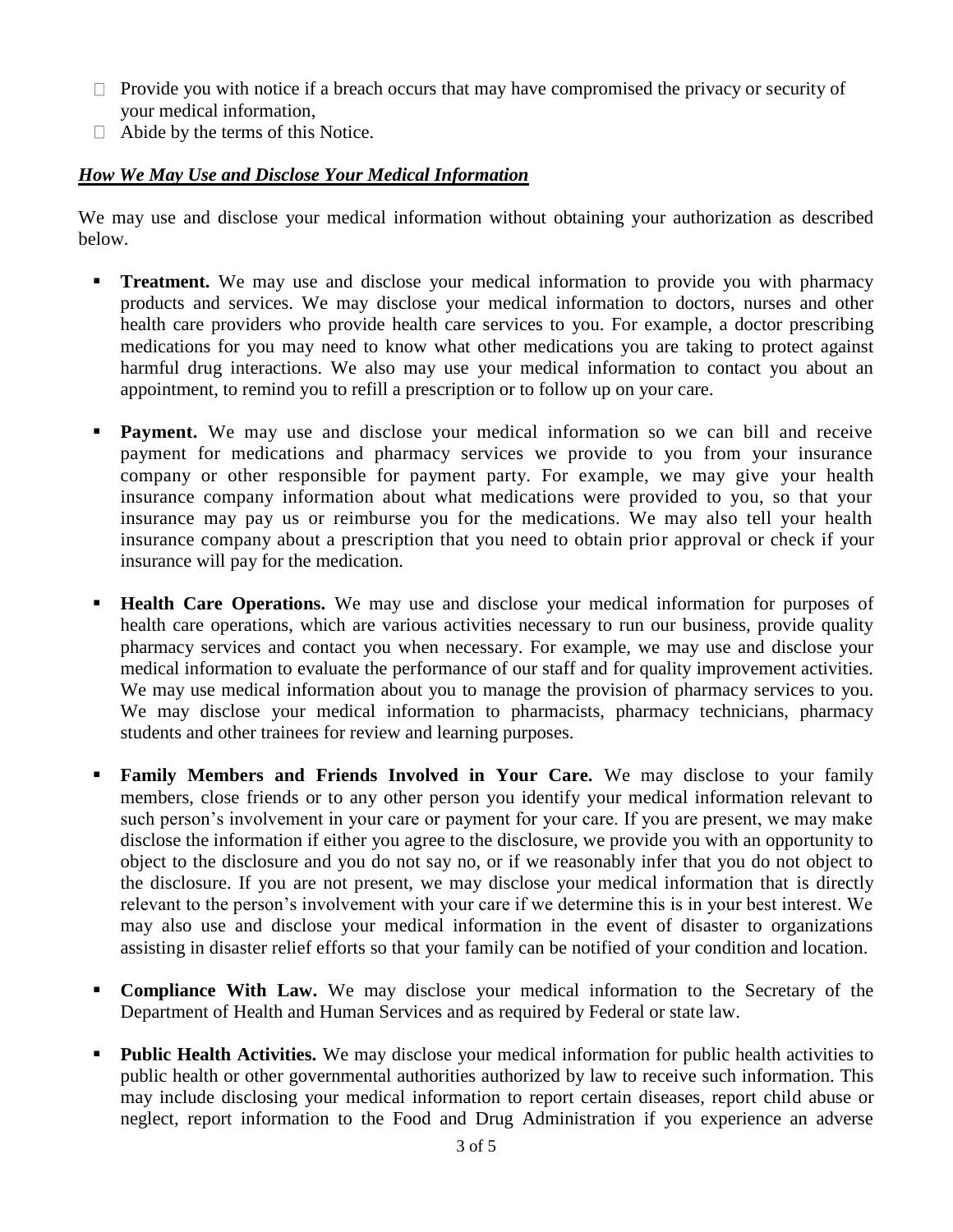reaction from a medication, to enable product recalls or disclosing medical information for public health surveillance, investigations or interventions.

- **Health Oversight Activities.** We may disclose your medical information to governmental agencies so they can monitor, investigate, inspect, discipline or license those who work in the health care and engage in other health care oversight activities.
- **Workers Compensation.** We may disclose your medical information for workers compensation or similar programs providing benefits for work-related injuries or illnesses.
- **Lawsuits and Legal Actions.** We may disclose your medical information in response to a court or administrative order, subpoena, discovery request or other lawful process, subject to applicable procedural requirements.
- **Law Enforcement.** We may disclose your medical information to law enforcement officials to report or prevent a crime and as otherwise authorized or required by law.
- **Specialized Government Functions.** We may disclose your medical information for special government functions such as military, national security and presidential protective services.
- **Coroners, Medical Examiners and Funeral Directors.** We may disclose your medical information to coroners, medical examiners and funeral directors so that they can carry out their duties or for identification of a deceased person or determining cause of death.
- **Organ, Eye and Tissue Donation.** We may disclose your medical information to organ procurement organizations as necessary for organ procurement, donation or transplantation.
- **Research.** We may use or disclose your medical information for research purposes provided that we comply with applicable laws.
- **Abuse, Neglect and Domestic Violence.** We may disclose your medical information to a governmental authority authorized by law to receive reports of abuse, neglect or domestic violence, if we reasonably believe that you are a victim of abuse, neglect or domestic violence, if the disclosure is required or authorized by law.
- **Serious Threat to Health and Safety.** We may disclose your medical information as necessary to prevent or lessen a serious threat to health or safety of a person or the public.
- **Correctional Institutions.** If you are in the custody of law enforcement or a correctional institution, we may disclose your medical information to the law enforcement official or the correctional institution as necessary for health and safety of you or others, provision of health care to you or certain operations of the correctional institution.
- **Limited Data Sets.** We may use or disclose a limited data set (which is medical information in which certain identifying information has been removed) for purposes of research, public health, or health care operations. We require any recipient of such information to agree to safeguard such information.